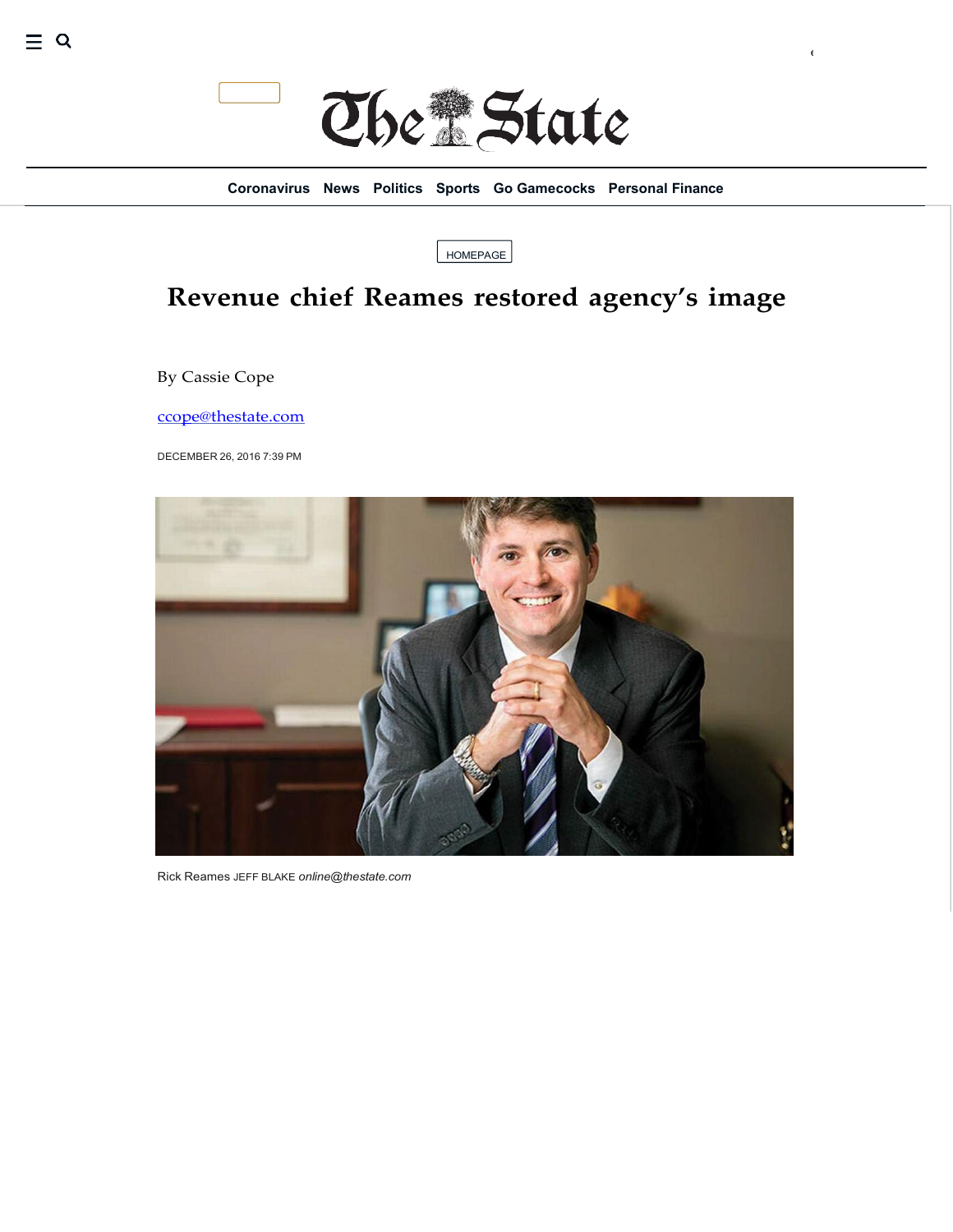When outgoing Department of Revenue chief Rick Reames took overthe agency in 2014, the recent hacking scandal was still fresh in the public's mind.

10 (10

That 2012 scandal – which compromised the tax returns and identities of millions of current and former S.C. residents – was a "wake-up event" for governments and businesses about cyber security, Reames said. "The time was ripe to move the agency forward and to try to restore its image and improve services we deliver," Reames said.

As a response, during his two-year tenure leading the state's tax agency, Reames:

▪ Made security "non-negotiable" for employees

▪ Modernized the state's withholding tables, a plan that puts more money in taxpayers' paychecks

▪ Launched a probe into the use of Richland County's penny sales tax

On Jan. 3, Reames will turn overthe agency to Hartley Powell of Columbia, a lawyer and KPMG tax professional appointed by Gov. Nikki Haley.

It's unclear what's next for Reames, who is considered a rising S.C. GOP star. He said he has no plans to run for office but declined to comment further.

## **INCREASED SECURITY**

The 2012 Department of Revenue hacking was one of the first massive data breaches that affected millions of people. Now, those hacking incidents are a dime a dozen at big-box stores, banks and other major companies, Reames said.

As a result of the hacking at the Revenue Department, Reames has worked to ensure that security is baked into the culture of the agency. That includes more security training for all new employees and recertifying existing employees each year. He restructured the agency so that the Chief Information Security Office division and internal auditor report directly to the agency head.

In addition, the department purchased new software, hardware and monitoring technologies.

S.C. House Majority Leader Gary Simrill, R-York, oversees the House budget subcommittee that decides Revenue Department spending.

Simrill applauded Reames for deciding to use a privatized tax and revenue processing system instead of an in-house system. That was "not only the best move forward, but it was a money-saving move," Simrill said.

## **RICHLAND PENNY PROBE**

Earlier this year, the Department of Revenue alleged that Richland County was illegally spending its penny sales tax money and argued the state agency has a duty to ensure the dollars are spent properly. The tax agency turned over findings from its 2015 audit to the State Law Enforcement Division.

The Department of Revenue threatened to withhold the sales tax money from the county, causing the county to sue, accusing the tax agency of an "unprecedented"